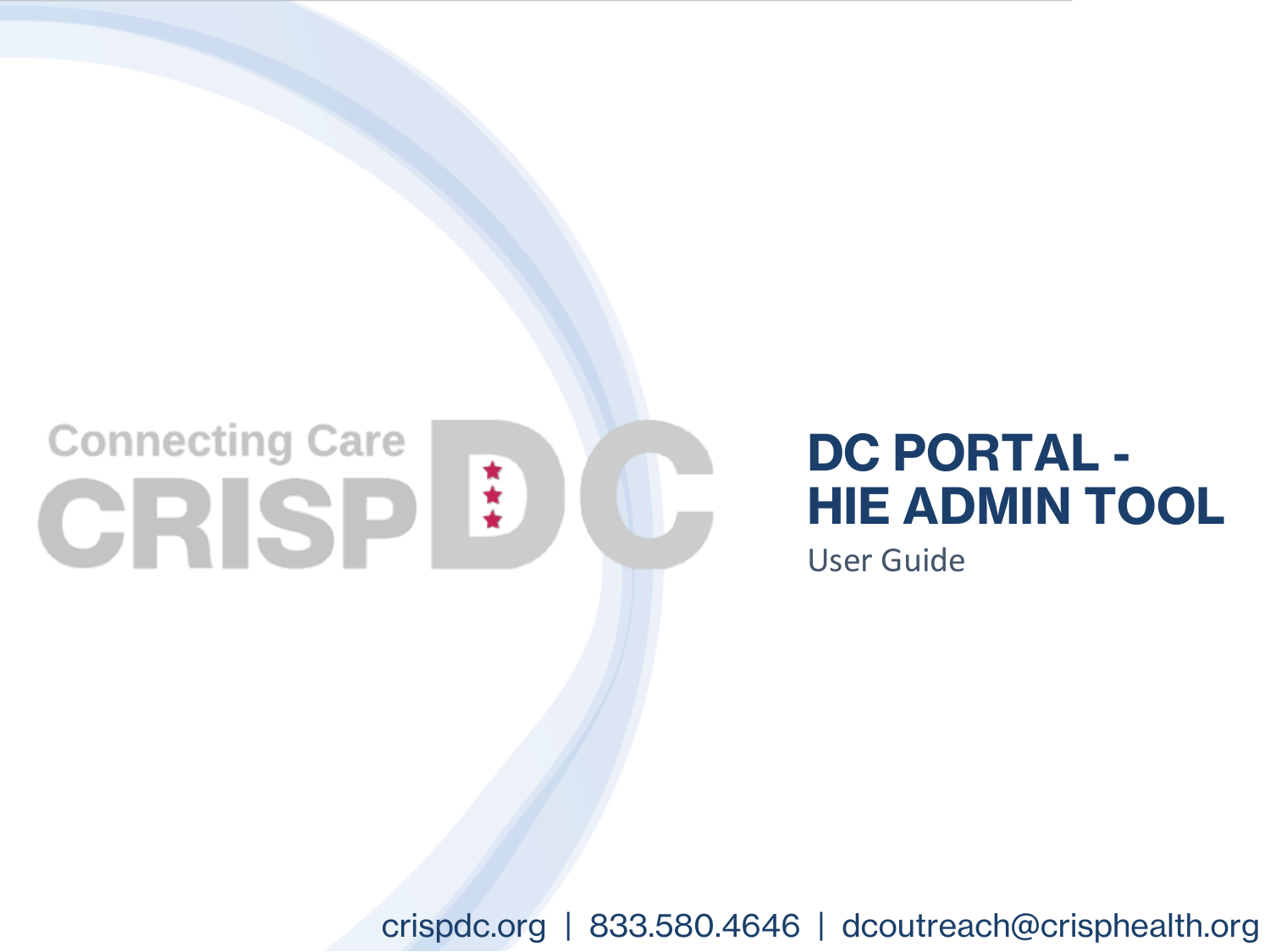# HIE Admin Tool

The Health Information Exchange (HIE) Admin Tool allows HIE Administrators to manage their colleagues' HIE accounts. User account creation, access to specific HIE Services, and employee turnover can all be handled via the tool.

*\*\*Please note, the HIE Admin Tool application will only be visible to users with HIE admin access. \*\**

| <b>CRISP</b>                     | Search                                                                                                                                                                                                                 |                                                               | <b>SEARCH</b> | <b>JOI PERRY</b> |
|----------------------------------|------------------------------------------------------------------------------------------------------------------------------------------------------------------------------------------------------------------------|---------------------------------------------------------------|---------------|------------------|
| <b>HOME</b><br><b>ACCOUNTS</b>   | <b>ADD USERS</b><br><b>USERS</b>                                                                                                                                                                                       |                                                               |               |                  |
|                                  |                                                                                                                                                                                                                        | <b>WELCOME!</b>                                               |               |                  |
|                                  |                                                                                                                                                                                                                        | A place where you can easily find solutions and ask questions |               |                  |
| <b>User Verification Process</b> |                                                                                                                                                                                                                        |                                                               |               |                  |
|                                  | Every 90 days, HIE Administrators must verify each HIE user within their organization. To ensure your                                                                                                                  |                                                               |               |                  |
|                                  | patients and their health information are protected, please use this platform to determine whether or not                                                                                                              |                                                               |               |                  |
|                                  | members of your organization should maintain access to HIE resources. Please note, if an HIE user is not<br>verified within the 90-day period, their access to HIE tools will be suspended. For questions, support, or |                                                               |               |                  |
|                                  | troubleshooting issues, please contact the Customer Care Team for your region:                                                                                                                                         |                                                               |               |                  |
|                                  | MD/DC at 1.877.952.7477 or support@crisphealth.org                                                                                                                                                                     |                                                               |               |                  |
|                                  | WVHIN at 1.844.468.5755 or wyhinsupport@crisphealth.org                                                                                                                                                                |                                                               |               |                  |
|                                  | Connie at 1.866.987.5514 or help@conniect.org                                                                                                                                                                          |                                                               |               |                  |
|                                  | To verify your users, click on the Account tab above, find the organization for which you are auditing users,                                                                                                          |                                                               |               |                  |
|                                  | navigate to that page, and press the Audit button in the upper right corner of the screen.                                                                                                                             |                                                               |               |                  |
|                                  |                                                                                                                                                                                                                        |                                                               |               |                  |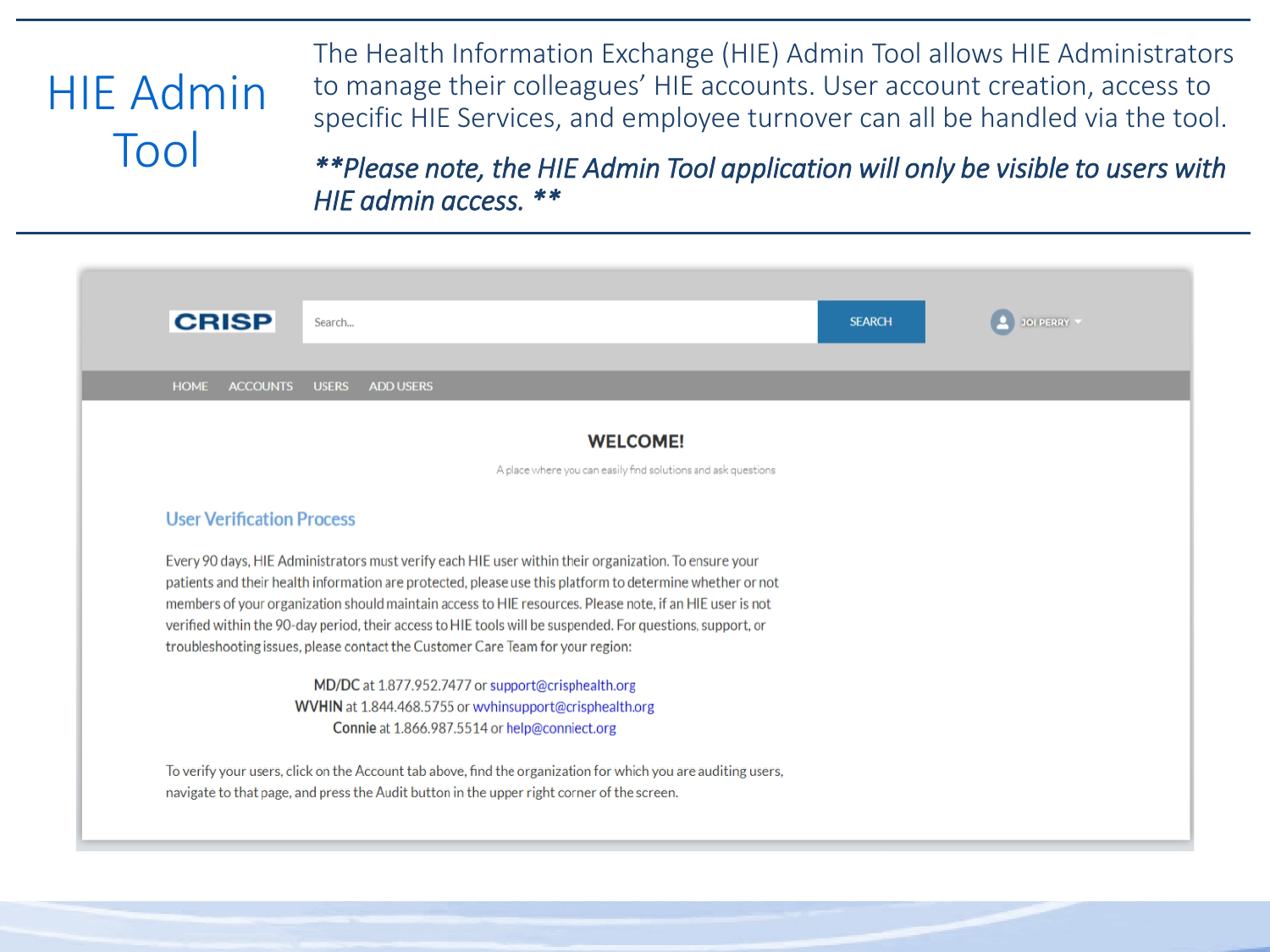Managing Existing Users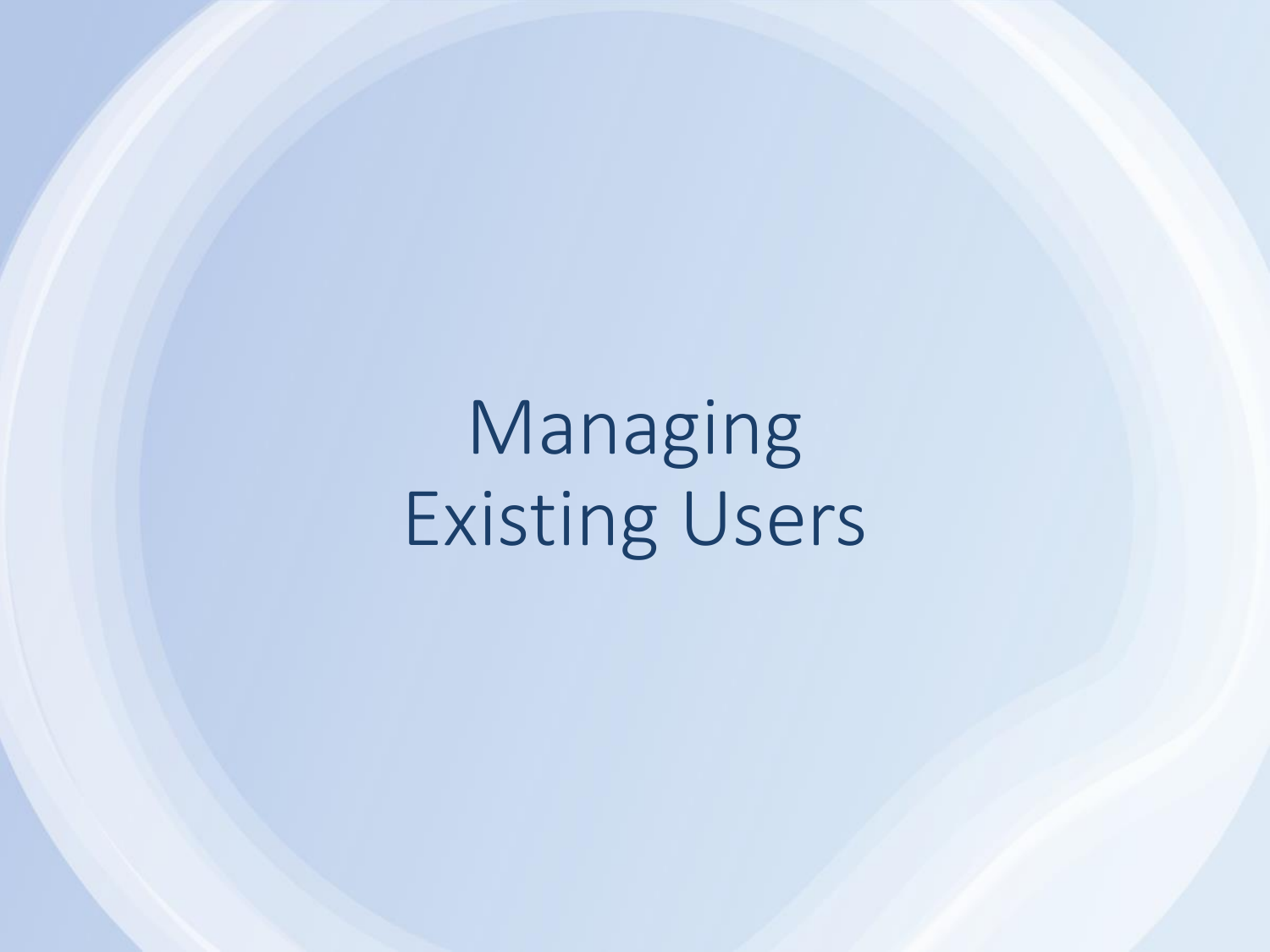# CRISP DC Portal HIE Admin Tool – Managing Existing Users

1 **Managing** Existing Users - Audit a) Select the Accounts tab. The accounts affiliated with your account will be displayed below. Select the organization.

1b

**User Audit** 

b) Click on the User Audit button.

| 1a<br>ACCOUNTS USERS ADD USERS<br><b>HOME</b>                                                                              |                                               |                         |
|----------------------------------------------------------------------------------------------------------------------------|-----------------------------------------------|-------------------------|
| Accounts<br>All Accounts $\blacktriangledown$ $\cancel{\pi}$<br>1 item . Sorted by Account Name . Filtered by All accounts |                                               | 晾 -                     |
| Account Name 1                                                                                                             | <b>Billing State/Province</b><br>$\checkmark$ | $\checkmark$            |
| <b>CRISP Internal Users - DC Break Glass</b>                                                                               | <b>District of Columbia</b>                   | $\overline{\mathbf{v}}$ |

#### **HOME ACCOUNTS USERS ADD USERS**

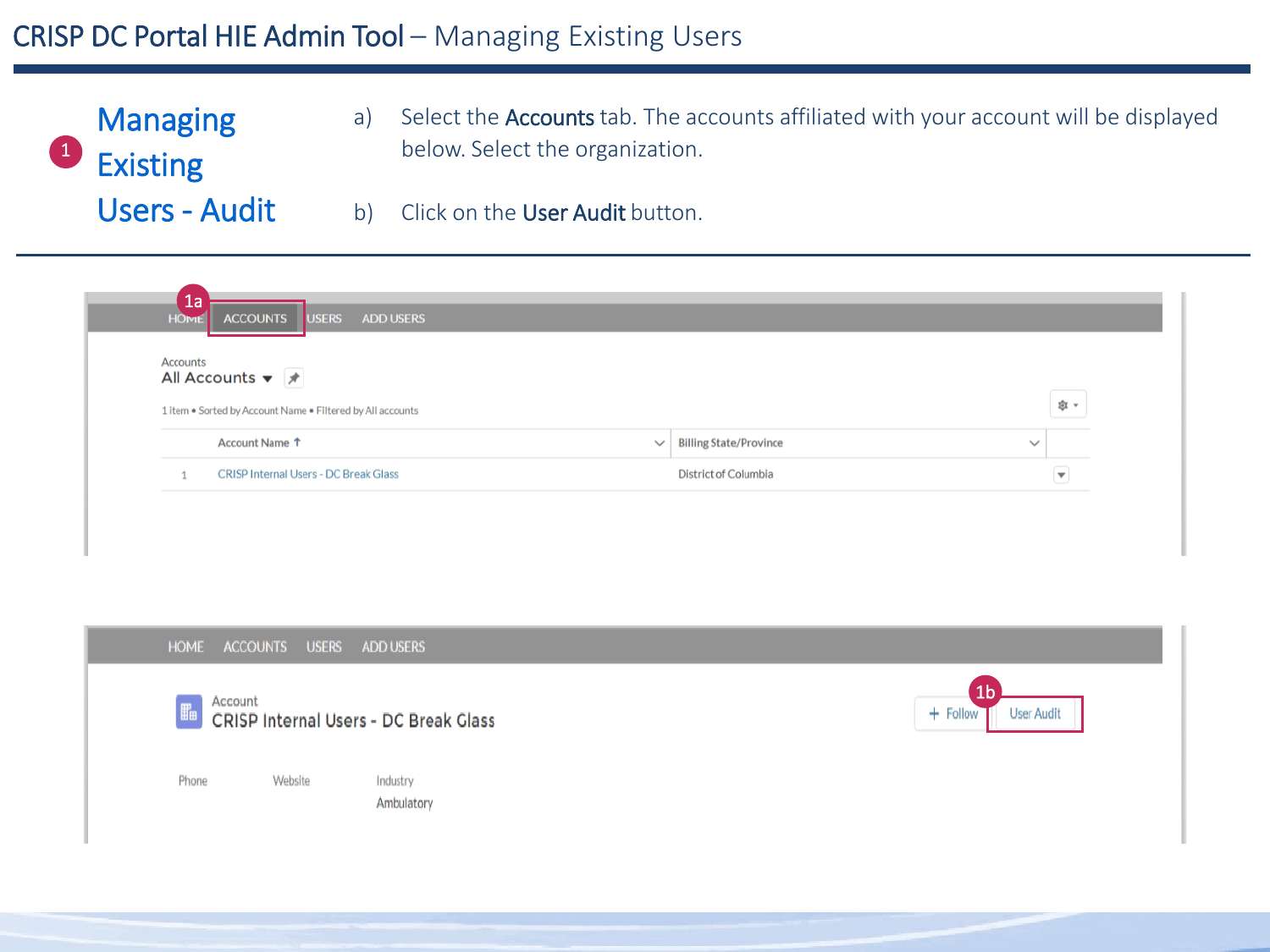# CRISP DC Portal HIE Admin Tool – Managing Existing Users

**Managing Existing** Users - Audit 1

c) Click the Approve All button if there is no change to your user list. Users can be manually audited by clicking on the **Approve/Deny** button next to the user's name.

d) Click the Complete Audit button. You will be directed to a confirmation page. Review the confirmation and select Finish.

| <b>Active Users</b> |              |           |                                 |                     |                       |            | 1 <sub>c</sub><br>Approve All |
|---------------------|--------------|-----------|---------------------------------|---------------------|-----------------------|------------|-------------------------------|
| Status              | First Name 1 | Last Name | Email                           | Member Title        | Department Audit Date |            | Audit By                      |
| Deny<br>Approve     | Aida         | Semere    | aida.semere@crisphealth.org     | Nurse Practitioner  |                       | 2021-12-16 | Anitra Shird MD-DC            |
| Approve<br>Deny     | Bracha       | Orlansky  | bracha.orlansky@crisphealth.org | Physician, Resident |                       | 2021-12-16 | Anitra Shird MD-DC            |

#### HIE Admin - User Confirmation Page

| <b>Deactivated Users</b> |                                      |
|--------------------------|--------------------------------------|
| Name                     | <b>Owner Name</b>                    |
| No Record Available      |                                      |
| <b>Active Users</b>      |                                      |
| Name                     | <b>Owner Name</b>                    |
| Joi Perry                | Rex Echevarria                       |
|                          | 1 <sub>d</sub><br>Finish<br>Previous |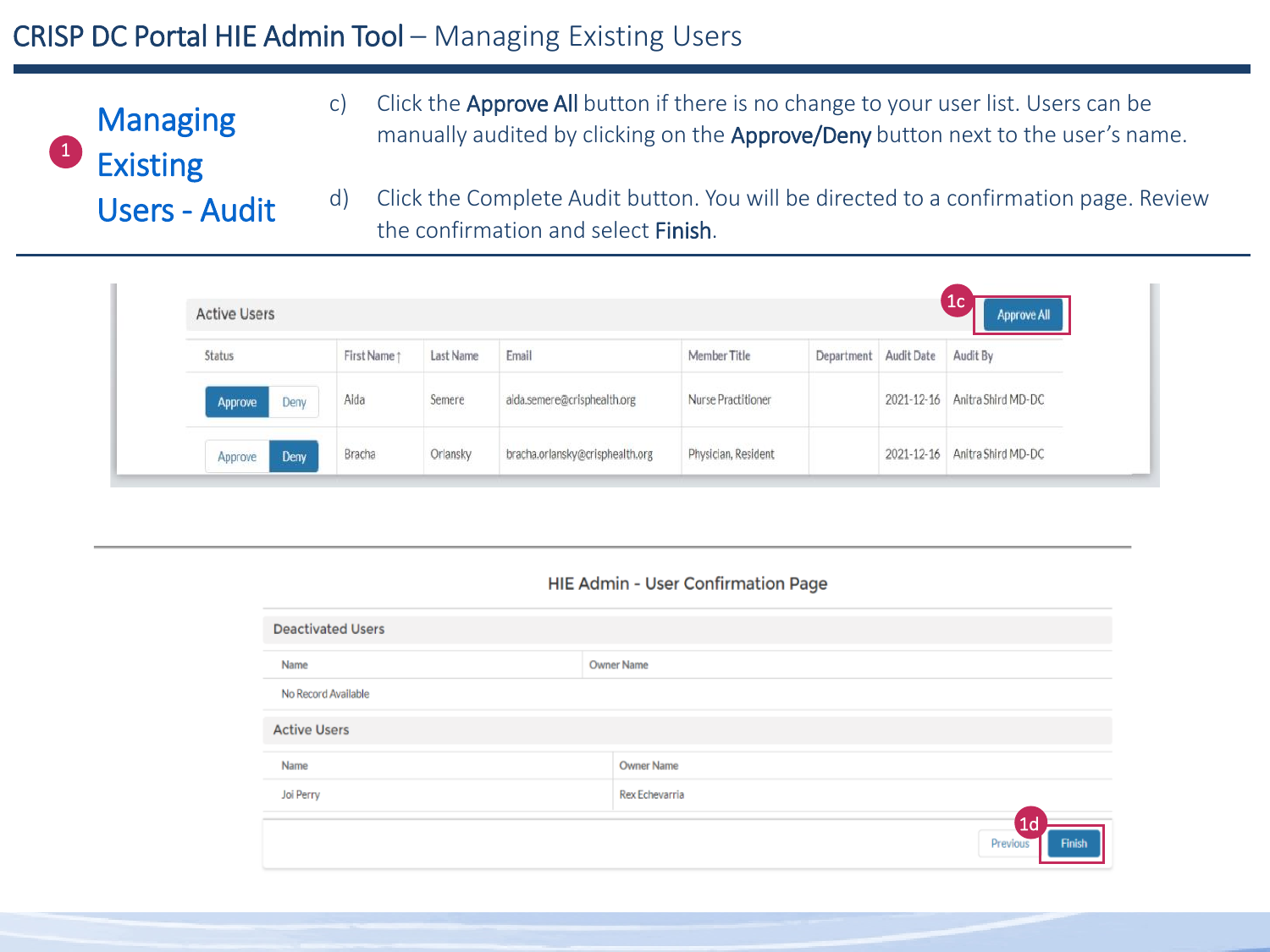# CRISP DC Portal HIE Admin Tool – Managing Existing Users



Users not audited after 90 days (91-120 days), will be moved to the "Suspended Users" tab. The user will not be able to access CRISP DC Portal until they are audited and moved to active user status.

| <b>Active User</b>                            | <b>Suspended User</b> |              |                  |       |                                             |                       |                    |
|-----------------------------------------------|-----------------------|--------------|------------------|-------|---------------------------------------------|-----------------------|--------------------|
| $\lfloor 2 \rfloor$<br><b>Suspended Users</b> |                       |              |                  |       |                                             |                       | <b>Approve All</b> |
| <b>Status</b>                                 |                       | First Name 1 | <b>Last Name</b> | Email | Member Title Department Audit Date Audit By |                       |                    |
| No Record Available                           |                       |              |                  |       |                                             |                       |                    |
|                                               |                       |              |                  |       |                                             | <b>Complete Audit</b> | Cancel             |



Users not audited in 120 consecutive days will be deactivated. Deactivated users must contact CRISP-DC Support, [support@crisphealth.org](mailto:support@crisphealth.org), to reactivate their account.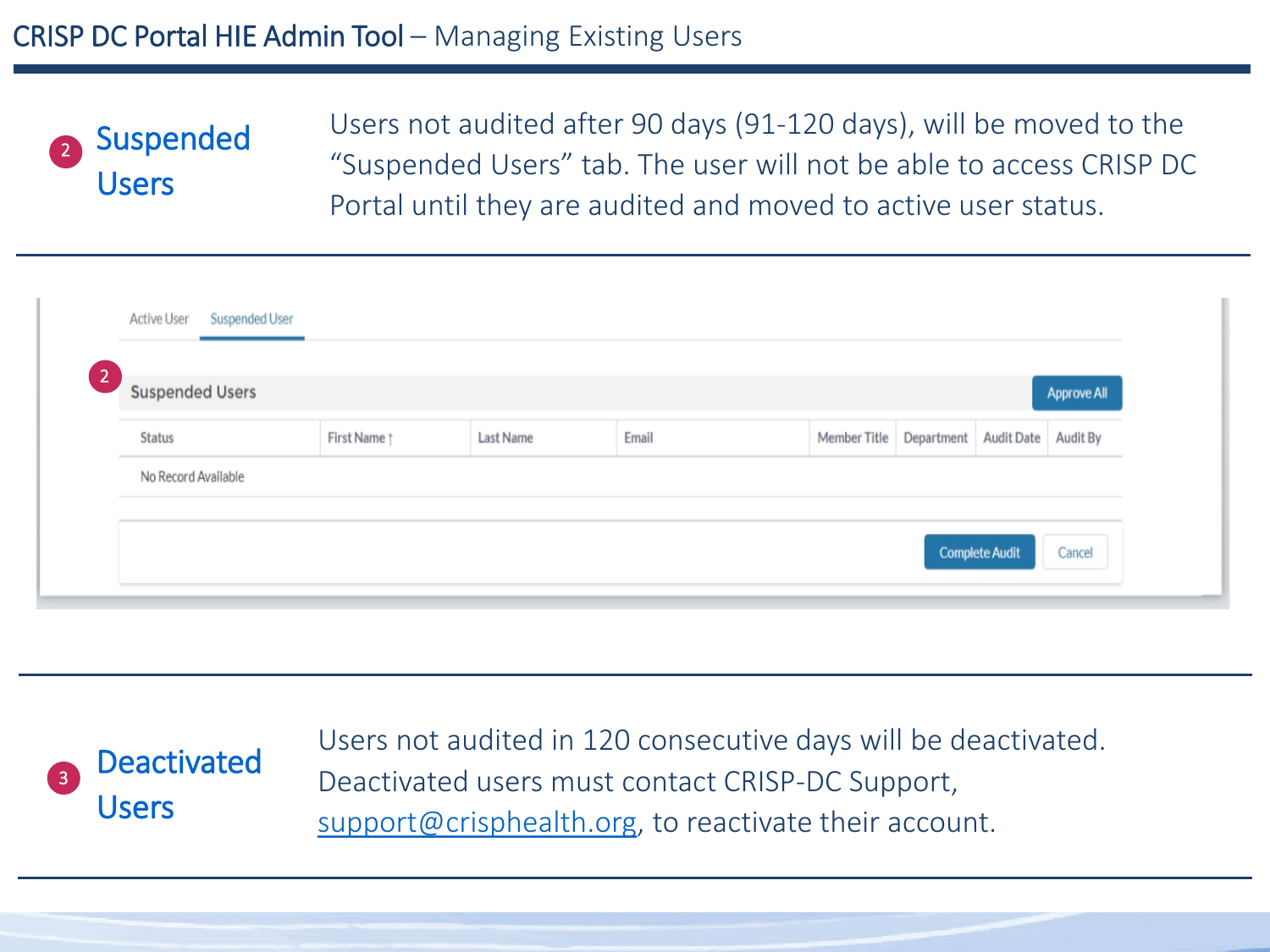# Adding New Users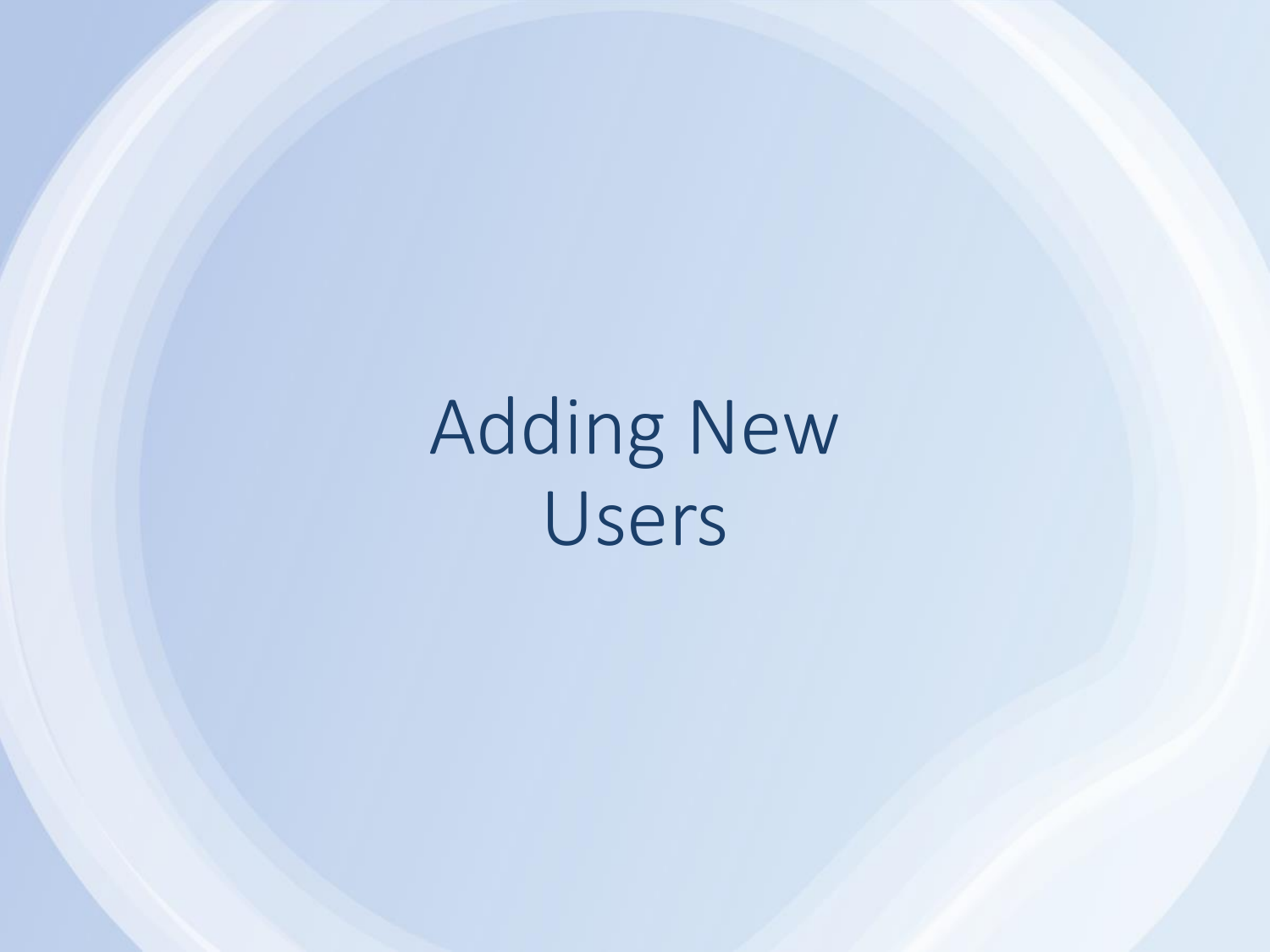### CRISP DC Portal HIE Admin Tool – Adding New Users

a) Select the Single User subtab.



b) Complete the required fields and select the Submit button. Please note: Portal (AK, CT, WV) should be selected for all new users. For licensed users, State license, professional license number, license type, NPI and DEA (for users requesting PDMP access) are required.

| $\hat{\div}$<br>$\blacktriangle$<br>$\overline{\mathbf{v}}$<br>$\blacktriangle$<br>$\boldsymbol{\mathrm{v}}$ |
|--------------------------------------------------------------------------------------------------------------|
|                                                                                                              |
|                                                                                                              |
|                                                                                                              |
|                                                                                                              |
|                                                                                                              |
|                                                                                                              |
|                                                                                                              |
|                                                                                                              |
|                                                                                                              |
|                                                                                                              |
|                                                                                                              |
|                                                                                                              |
| $\blacktriangle$<br>$\scriptstyle\overline{\phantom{a}}$                                                     |
|                                                                                                              |
| ٠<br>$\overline{\phantom{a}}$                                                                                |
|                                                                                                              |
|                                                                                                              |
|                                                                                                              |
|                                                                                                              |
|                                                                                                              |
| $\blacktriangle$<br>$\mathbf{v}$                                                                             |
|                                                                                                              |
|                                                                                                              |
|                                                                                                              |
|                                                                                                              |
|                                                                                                              |
|                                                                                                              |